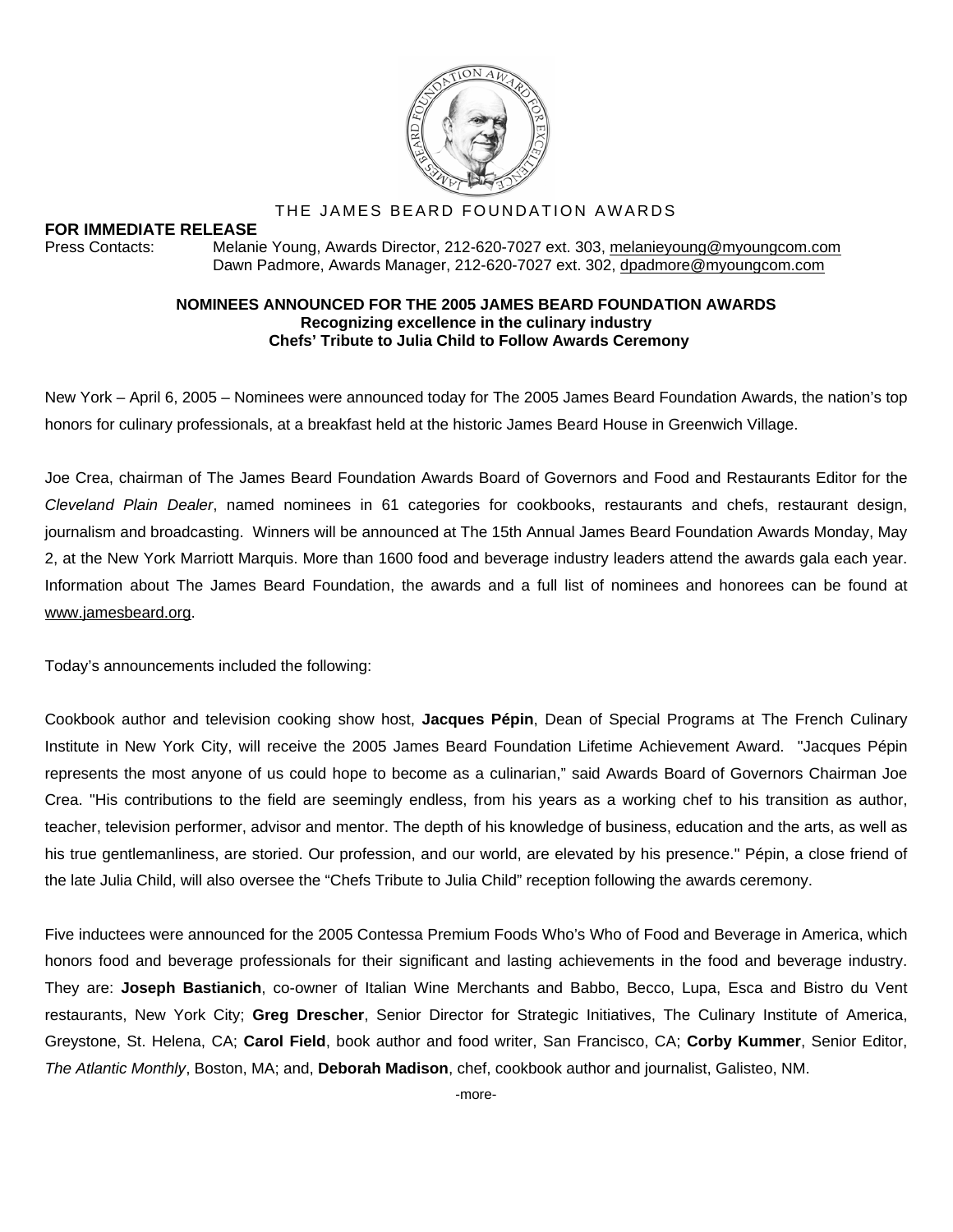Crea noted that both the recipients of The James Beard Foundation/Southern Wine and Spirits of New York America's Classics, presented to four casual, locally owned and operated regional landmark restaurants, and The James Beard Foundation/Williams-Sonoma Humanitarian of the Year will be announced May 2. There are no nominees in these categories.

Established in 1990, The James Beard Foundation Awards recognize cookbook authors, restaurants, chefs, food and beverage journalists, broadcasters, and restaurant and graphic designers. To select the nominees and winners, independent volunteer panels of more than 600 food and beverage professionals from around the country vote on specific award categories. The accounting firm, Lutz & Carr, tabulates ballots. Winners' identities remain confidential until the awards ceremonies. Winners receive a bronze medallion engraved with the image of James Beard. Membership in, service to and fundraising for The James Beard Foundation are neither requirements for nor in any way relevant to awards consideration or nomination. The trustees and staff of The James Beard Foundation do not vote.

This year, under an important reorganization, The Awards Board of Governors has assumed all responsibility for oversight of the policies, procedures and finances of the awards. In prior years, Foundation trustees had served on the awards board; this is no longer the case. The awards will continue as a program of The James Beard Foundation, and the Foundation will continue to have a fiduciary responsibility for the Awards.

The May 2 Awards ceremony and reception theme will be a Chefs' Tribute to Julia Child and will feature tribute dishes prepared by over 30 chefs, many of whom cooked with or knew Child over the years. **Charles Gibson**, co-host ABC's Good Morning America, will serve as master of ceremonies of the awards ceremony. Child was a regular guest on the show. Child was also a close friend and colleague of James Beard, and it was her idea to do something to preserve his memory when Beard died in 1985. Later, colleagues and protégés of Beard established what is now The James Beard Foundation in 1986.

Information and tickets to the May 2 Awards ceremony and reception, which are open to the public, can be reserved by visiting www.jamesbeard.org/tickets or calling (212) 367-9490 or 866-362-6442. Tickets are \$250 for Foundation Members and \$300 for the public. The American Express® Card is the Official Card of The James Beard Foundation Awards. For those unable to attend the Awards, it will be webcast at www.jamesbeard.org, courtesy of starchefs.com.

The James Beard Foundation presents its annual awards with generous support from the following contributors: All-Clad Bakeware, All-Clad Cookware, American Express Company, Cattlemen's Beef Board and National Cattlemen's Beef Association, Chefwear, Colavita Extra Virgin Olive Oil, Contessa Premium Foods, Ecolab, Gallo of Sonoma Winery, illy caffè North America, Inc., KitchenAid Home Appliances, Kobrand Corporation, Melissa's, S.Pellegrino, Smithfield Foods, Southern Wine & Spirits of New York, Viking Range Corporation, Waterford Wedgwood, and Williams-Sonoma. The Journalism Awards, which will be held at a separate awards dinner on April 29, are underwritten solely by The James Beard Foundation.

###

The James Beard Foundation, based in New York City, is dedicated to furthering the practice and appreciation of the culinary arts through scholarships, special events, educational programs, a culinary library and The James Beard Foundation Awards. For further information on The James Beard Foundation, call (800) 36-BEARD or 212-627-2308.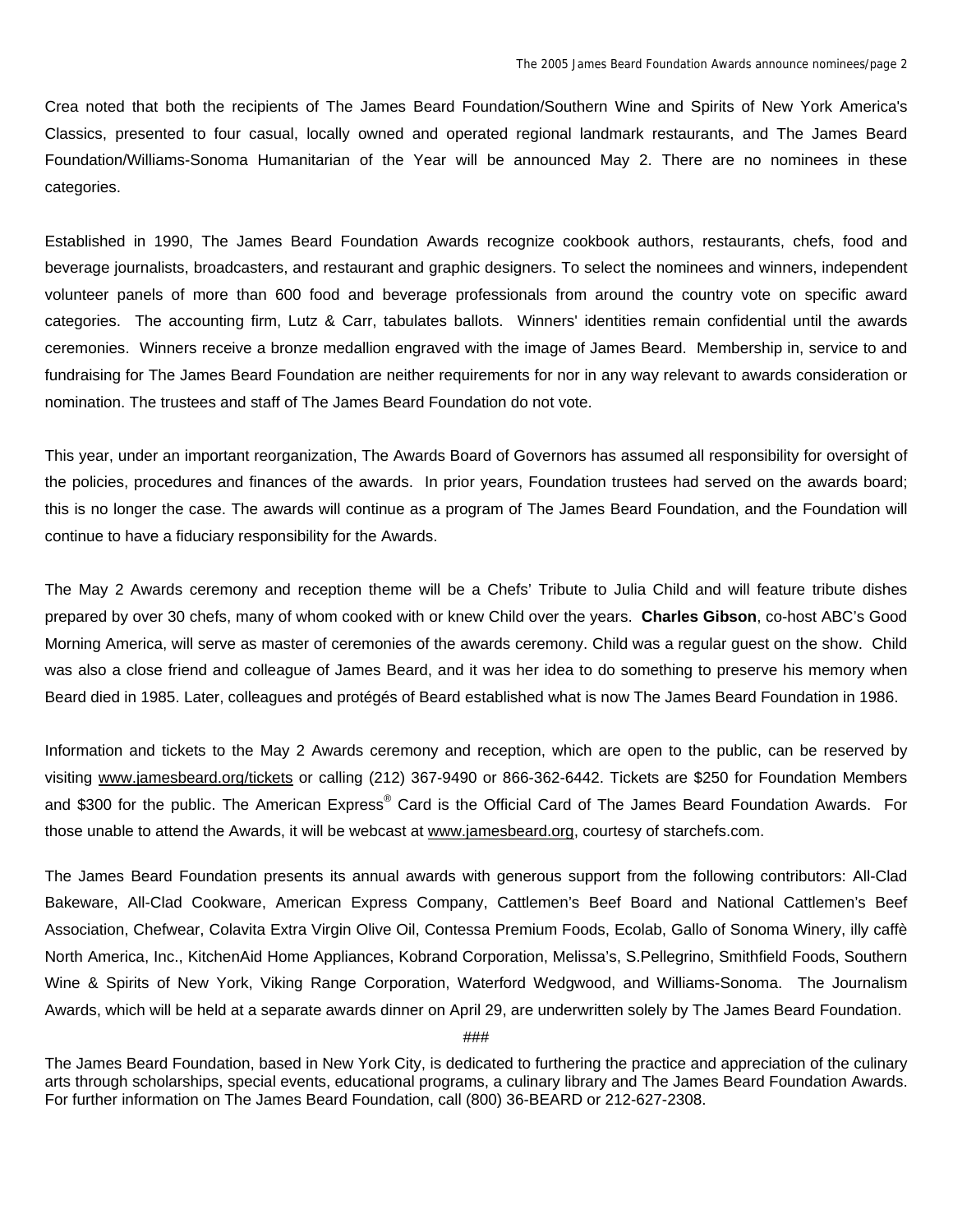# **NOMINEES 2005 James Beard Foundation/KitchenAid Book Awards**

For cookbooks published in 2004 Winners will be announced May 2, 2005

## **Category: Baking and Desserts**

#### **A Blessing of Bread: Recipes and Rituals, Memories and Mitzvah**

Author: Maggie Glezer Publisher: Artisan Editor: Ann Bramson Price \$35.00

## **Category: Cooking from a Professional Point of View**

#### **Bouchon**

Authors: Thomas Keller with Jeff Cerciello, Susie Heller and Michael Ruhlman Publisher: Artisan Editors: Ann Bramson, Deborah Weiss Geline Price: \$50.00

## **Category: Entertaining and Special Occasions**

#### **A Matter of Taste**

Authors: Lucy Waverman and James Chatto Publisher: HarperCollins Publishers Editor: Kirsten Hanson Price: \$50.00

## **Category: Focus on Health**

#### **The Essential EatingWell Cookbook**

Edited by: Patsy Jamieson Publisher: The Countryman Press Editor: Kermit Hummel Price: \$29.95

## **Category: Food of the Americas**

**Arthur Schwartz's New York City Food**  Author: Arthur Schwartz Publisher: Stewart, Tabori & Chang Editor: Leslie Stoker Price: \$45.00

## **Category: General**

#### **Jamie's Dinners**

Author: Jamie Oliver Publisher: Hyperion Editor: Will Schwalbe Price: \$34.95

## **Category: International**

**1,000 Italian Recipes**  Author: Michele Scicolone Publisher: John Wiley & Sons Editor: Linda Ingroia

4/11/2005 5:42 PM

#### **Chocolate American Style**

**Bar and Grill**  Author: Frank Stitt Publisher: Artisan

Price: \$35.00

Author: Lora Brody Publisher: Clarkson Potter Publishers Editor: Pam Krauss Price: \$35.00

**Frank Stitt's Southern Table: Recipes and Gracious Traditions from Highlands** 

#### **Pure Chocolate**

Authors: Fran Bigelow with Helene Siegel Publisher: Broadway Books Editor: Jennifer Josephy Price: \$35.00

#### **John Ash Cooking One on One: Private Lessons in Simple, Contemporary Food from a Master Teacher**

Authors: John Ash and Amy Mintzer Publisher: Clarkson Potter Publishers Editor: Pam Krauss Price: \$37.50

#### **Serena, Food & Stories**

Author: Serena Bass Publisher: Stewart, Tabori & Chang Editors: Sandy Gilbert, Leslie Stoker Price: \$32.50

#### **Williams-Sonoma Essentials of Healthful Cooking**

Authors: Mary Abbott Hess, Dana Jacobi and Marie Simmons Publisher: Oxmoor House Editor: Chuck Williams Price: \$34.95

#### **Foods of the Americas: Native Recipes and Traditions**

Authors: Fernando and Marlene Divina Publisher: Ten Speed Press Editor: Holly Taines White Price: \$39.95

#### **Weir Cooking in the City**

Author: Joanne Weir Publisher: Simon & Schuster Editor: Sydny Miner Price: \$35.00

#### **Provence Cookbook**

Author: Patricia Wells Publisher: HarperCollins Publishers Editor: Susan Friedland

Editors: Ann Bramson, Pamela Cannon Price: \$40.00 **Feast**  Author: Nigella Lawson Publisher: Hyperion Editor: Leslie Wells

## **The New Mayo Clinic Cookbook**

Authors: Donald Hensrud, M.D., Jennifer Nelson, R.D. & Mayo Clinic Staff Publisher: Oxmoor House Editor: Christopher Frye Price: \$34.95

**Cooking New American: How to Cook the Food You Love to Eat**  Publisher: The Taunton Press Editor: Maria Taylor Price: \$29.95

#### **Rick & Lanie's Excellent Kitchen Adventures**

Authors: Rick Bayless and Lanie Bayless Publisher: Stewart, Tabori & Chang Editor: Leslie Stoker Price: \$29.95

#### **Italian Slow and Savory**

Author: Joyce Goldstein Publisher: Chronicle Books Editor: William Leblond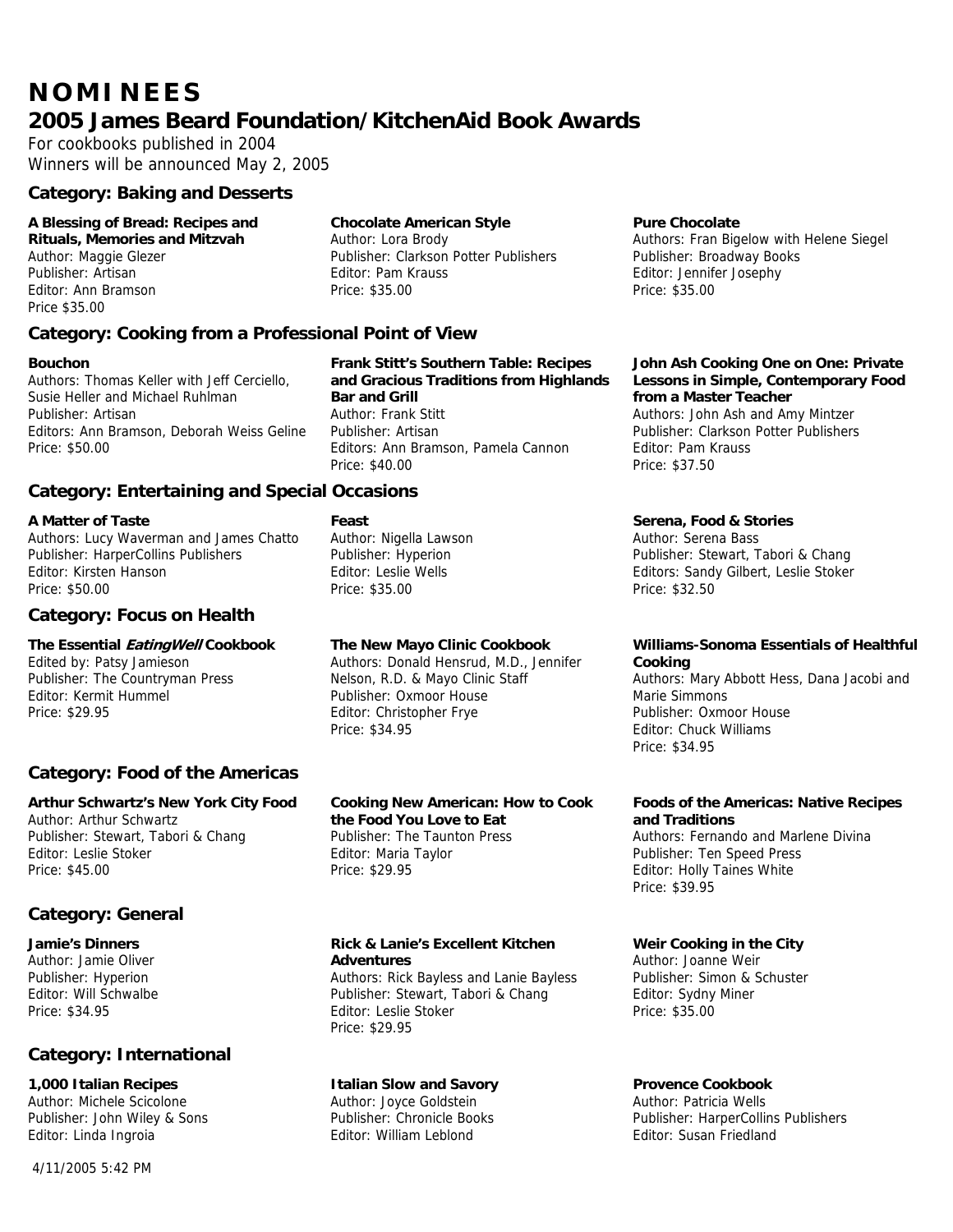#### Price: \$35.00 Price: \$40.00 Price: \$29.95 **Category: Reference**

#### **On Food and Cooking**

Author: Harold McGee Publisher: Scribner Editors: Beth Wareham, Rica Allannic Price: \$35.00

## **Category: Single Subject**

**All About Braising**  Author: Molly Stevens Publisher: W.W. Norton & Company Editor: Maria Guarnaschelli Price: \$35.00

#### **Category: Vegetarian**

**A Year in a Vegetarian Kitchen: Easy Seasonal Dishes for Family and Friends**  Author: Jack Bishop Publisher: Houghton Mifflin Editor: Rux Martin Price: \$35.00

## **Category: Wine and Spirits**

**Noble Rot**  Author: William Echikson Publisher: W.W. Norton & Company Editor: Starling Lawrence Price: \$24.95

#### **Category: Writing on Food**

**Last Chance to Eat**  Author: Gina Mallet Publisher: W.W. Norton & Company Editor: Maria Guarnaschelli Price: \$25.95

#### **Category: Photography**

**Bouchon**  Photographer: Deborah Jones Publisher: Artisan Editors: Ann Bramson, Deborah Weiss Geline Price: \$50.00

#### **Oxford Encyclopedia of Food and Drink in America**

Author: Andrew F. Smith Publisher: Oxford University Press Editor: Stephen Wagley Price: \$250.00

**Berry Bible**  Author: Janie Hibler Publisher: HarperCollins Publishers Editor: Harriet Bell Price: \$29.95

**Café Paradiso**  Author: Denis Cotter Publisher: Hylas Publishing Editor: Beth Adelman Price: \$35.00

**Scotch Whisky**  Author: Charles MacLean Publisher: Cassell Illustrated Editor: Jonathan Lewis Price:\$39.95

**Spice**  Author: Jack Turner Publisher: Alfred A. Knopf Editor: Jon Segal Price: \$25.95

Price:\$40.00

**The Compleat Squash: A Passionate Grower's Guide to Pumpkins, Squashes, and Gourds**  Photographer: Victor Schrager Publisher: Artisan Editors: Pamela Cannon, Deborah Weiss Geline

#### **The Compleat Squash: A Passionate Grower's Guide to Pumpkins, Squash, and Gourds**  Author: Amy Goldman Publisher: Artisan Editors: Pamela Cannon, Deborah Weiss Geline Price: \$40.00

**Rick Stein's Complete Seafood**  Author: Rick Stein Publisher: Ten Speed Press Editor: Lorena Jones Price: \$40.00

**Olive Trees and Honey: A Treasury of Vegetarian Recipes from Jewish Communities Around the World** Author: Gil Marks Publisher: John Wiley & Sons Editor: Linda Ingroia Price: \$29.95

**The Wines of Bordeaux**  Author: Clive Coates Publisher: University of California Press Editor: Danette Davis Price: \$60.00

#### **Toast: The Story of a Boy's Hunger**

Author: Nigel Slater Publisher: Gotham Books Editor: Erin Moore Price: \$25.00

#### **The Spiaggia Cookbook**

Photographer: Jeff Kauck Publisher: Chronicle Books Editor: Leslie Jonath Price: \$40.00

## **CATEGORY: KITCHENAID COOKBOOK OF THE YEAR**

Winner will be selected from the list of this year's nominees

## **CATEGORY: KITCHENAID COOKBOOK HALL OF FAME**

Winner will be announced May 2, 2005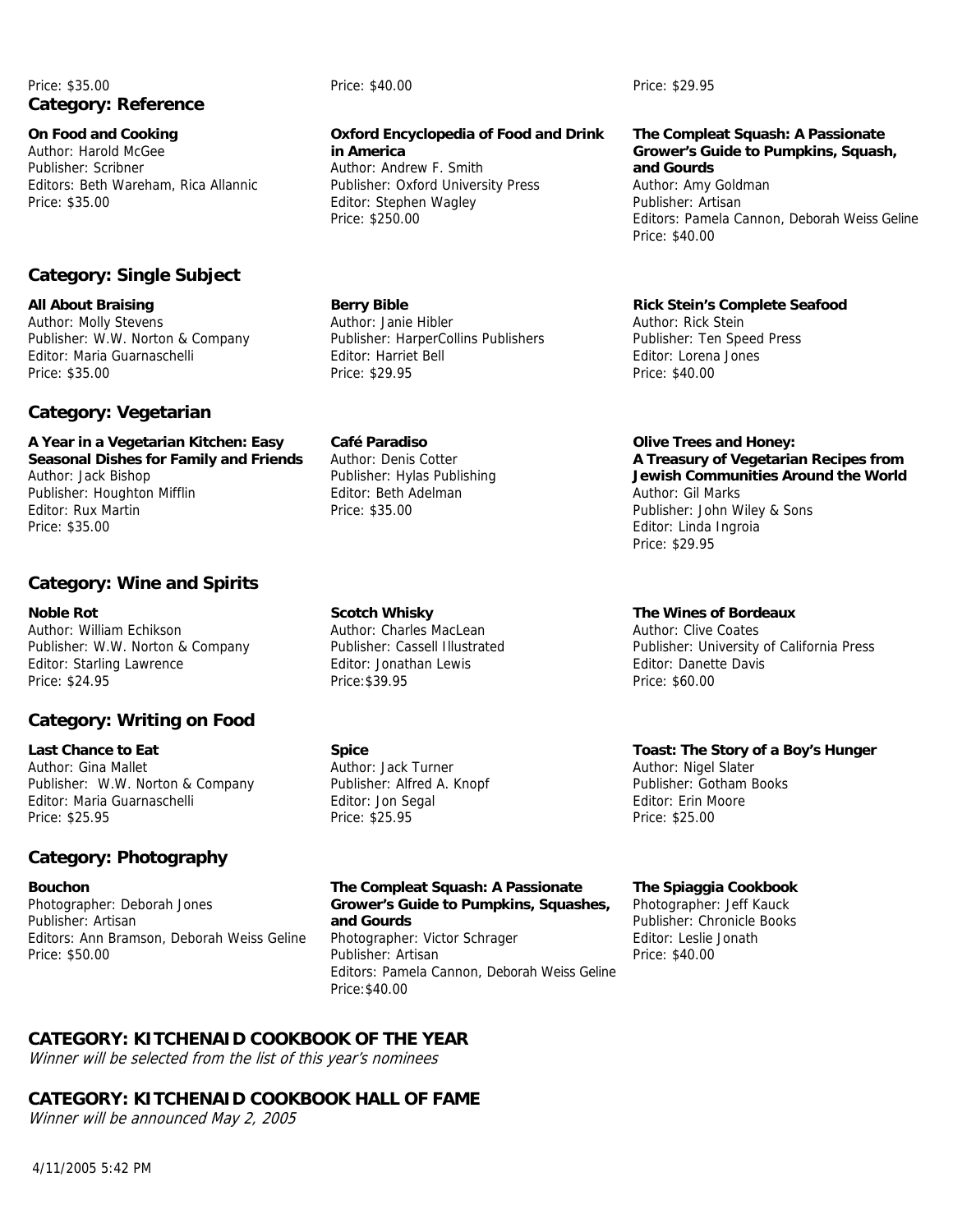# **NOMINEES 2005 James Beard Foundation Journalism Awards**

For articles published in 2004 Winners will be announced on April 29, 2005

## **Category: Newspaper Feature Writing About Restaurants and/or Chefs With or Without Recipes**

**Rick Nelson**  Star Tribune, Minneapolis "Sweet Success" 4/15/04

**Robb Walsh**  Houston Press "Grande Plans" 12/2/04

## **Category: Newspaper Feature Writing With Recipes**

**Kitty Crider**  Austin American-Statesman "Anything for Mother: Remembering One February Morning with Mom and a Batch of Angel Biscuits" 5/5/04

**Rick Nelson**  Star Tribune, Minneapolis "The Producers: Berry Bonanza" 8/19/04

## **Category: Newspaper Feature Writing Without Recipes**

#### **Carol Ness**

San Francisco Chronicle "The New Egg – There's a Dizzying Array of Designer Eggs on the Market, But What Are You Getting for The Extra \$?" 4/7/04

**Dai Huynh**  Houston Chronicle "A Mountain of Hope"

11/28/04

## **Category: Newspaper Restaurant Review or Critique**

#### **Charles Ferruzza**

The Pitch, Kansas City, MO "Honky-Tonkin'", Mimi's Playhouse", "French Impressions" 1/1/04, 9/16/04, 11/4/04

**Dara Moskowitz**  City Pages, Minneapolis "The Many Shades of Red", "Levain Unleavened", "Texture and Snap" 6/2/04, 2/18/04, 7/28/04

## **Category: Newspaper or Magazine Reporting on Nutrition or Food-Related Consumer Issues**

#### **Lauren Gard**

East Bay Express, Emeryville, CA "Good Kids, Bad Blood" 8/11/04

## **Category: Newspaper Columns**

## **Lauren Chapin**

Kansas City Star Cream of the Crop: "Sweet Strawberry Memories", "Reaping Rewards from the Sweetest Season" "In-Season Cherries Hard to Top in Cobbler" 6/2/04/, 6/16/04, 7/28/04

**Malcolm Gay** 

Riverfront Times, St. Louis "Eat Me" 6/9/04

## **Stephen Lemons**

Phoenix New Times "Lush Luau", "RenFest Retch", "Billy Goat Gruff"' 3/4/04, 3/11/04, 7/8/04

## **Category: Newspaper Writing on Spirits, Wine, or Beer**

#### **Allie Johnson**

The Pitch, Kansas City, MO "Wine Makes Us Wet" 9/30/04

**Elliot Essman**  Crosswinds Weekly, Albuquerque, NM "Can the Corona for your Cinco de Mayo Party" 5/29/04

**Robert Sietsema**  The Village Voice, New York City "100 Best Italian Restaurants" 6/9/04

**Robb Walsh**  Houston Press "Sex, Death, and Oysters" 3/25/04

## **Mark Stuertz**

Dallas Observer "How Now Mad Cow?" 4/15/04

#### **Jonathan Gold**

LA Weekly "Beyond Urban Rustic", "Post-Puck Generation – Cooking in the Age of Anxiety", "Koreatown's Top 40" 10/1/04, 7/16/04, 2/6/04

**Tracie McMillan** 

City Limits, New York City "The Action Diet" 7/04

#### **Todd Kliman**  Washington City Paper "Auteur de Force", Mex Appeal", "Kid You Not" 5/14/04, 5/21/04, 5/28/04

#### **Randall Roberts**

Riverfront Times, St. Louis "Raising the Bar" 3/10/04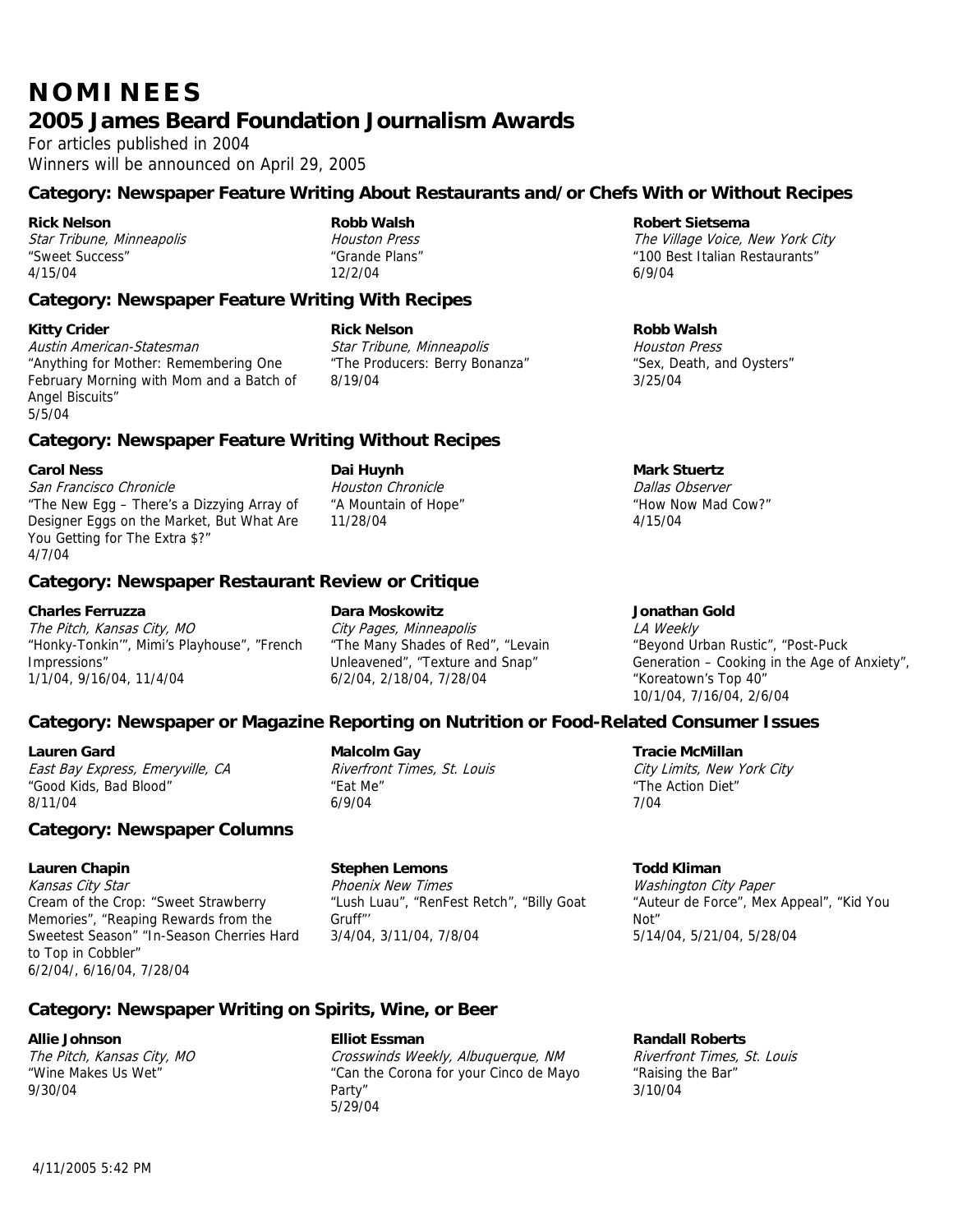#### **Category: Internet Writing on Food, Restaurant, Beverage, or Nutrition**

**Alexander Lobrano** 

Epicurious.com "Essential Restaurant Guide: Paris" 8/04

#### **Jennifer Rosen**

**Julie Powell** 

Archaeology Magazine

Vinchotzi.com "When Corks Attack – They Do It With TCA 2/8/04

## **Category: Magazine Feature Writing About Restaurants and/or Chefs With or Without Recipes**

**Maile Carpenter** 

San Francisco Magazine "King of the Mall" 8/04

**Miles Chapin**  Saveur "Through the Doors of Lüchow's" 4/04

## **Category: Magazine Feature Writing With Recipes**

| Carolynn Carreño, Lynne Sampson and |
|-------------------------------------|
| Margo True                          |
| Saveur                              |
| "Potato World"                      |
| 11/04                               |
|                                     |

"The Trouble with Blood: A Modern Chef Takes on the Challenge of Ancient Cooking" 11-12/04

#### **Category: Magazine Feature Writing Without Recipes**

#### **James Lawrence**

EatingWell Magazine "Catch of the Day: Choosing the Right Seafood in a World of Scaremongers, Fishmongers, and Scientists Trolling for Credible Answers" Spring/04

## **Category: Magazine Restaurant Review or Critique**

#### **Adam Platt**

New York Magazine "Riingo Is No Star", "Holy Mackerel", "Killer Keller"

#### **Category: Magazine Columns**

3/22/04, 4/26/04, 6/28/04

**Jeffrey Steingarten**  Vogue "Cooking Large", "To Kill A Woodcock", "Brahmin Miracle Diet" 3/04, 2/04, 4/04

## **Alan Richman**

**Mark Schatzker**  Saturday Night, Toronto "Canadian Culture?"

May/04

 $GQ$ "The Restaurant Commandments", "The Thing That Ate New York", "Stick a Fork in Jean-Georges" 7/04, 11/04/, 12/04

#### **Lettie Teague**

Food & Wine Wine Matters - "Educating Peter", "Educating Peter: Geography Class", "Educating Peter: The Rules of Pairing" 9/04, 10/04, 11/04

## **Category: Magazine Writing on Spirits, Wine, or Beer**

**Lettie Teague**  Food & Wine "Wine Matters – The Latest from Argentina" 5/04

**Michael Steinberger**  Saveur "Kings of the Rhône (Chaves)" 5/04

## **Category: Newsletter Writing on Food, Beverage, Restaurant, and Nutrition**

**Nat Decants Wine E. Newsletter**  Natalie MacLean

**PinotReport**  Gregory S. Walter **Mark Rozzo** 

Epicurious.com "Going Global: Argentina" 9/04

#### **Peter Jon Lindberg**

Travel & Leisure "Battle of the Burgers: New York vs. Los Angeles" 10/04

#### **Raghavan Iyer**

EatingWell Magazine "South Indian with Ease: Aromatic, Simplified Home Cooking with a Tamil Heritage of Spices and Love" Winter/04

#### **Matt Lee and Ted Lee**

Travel & Leisure "Napa Valley, Reconsidered" 9/04

#### **Jay Cheshes**

Gourmet "Small Wonders", "Miracle on 52nd Street", "Start Spreading the News" 4/04, 9/04, 11/04

#### **Mark Seal**

American Way "Celebrated Weekend" 8/1/04, 9/1/04, 11/1/04

**Natalie MacLean**  Ottawa City Magazine "Waiter, There's a Flaw in My Wine" 12/04

| Rosengarten Report |
|--------------------|
| David Rosengarten  |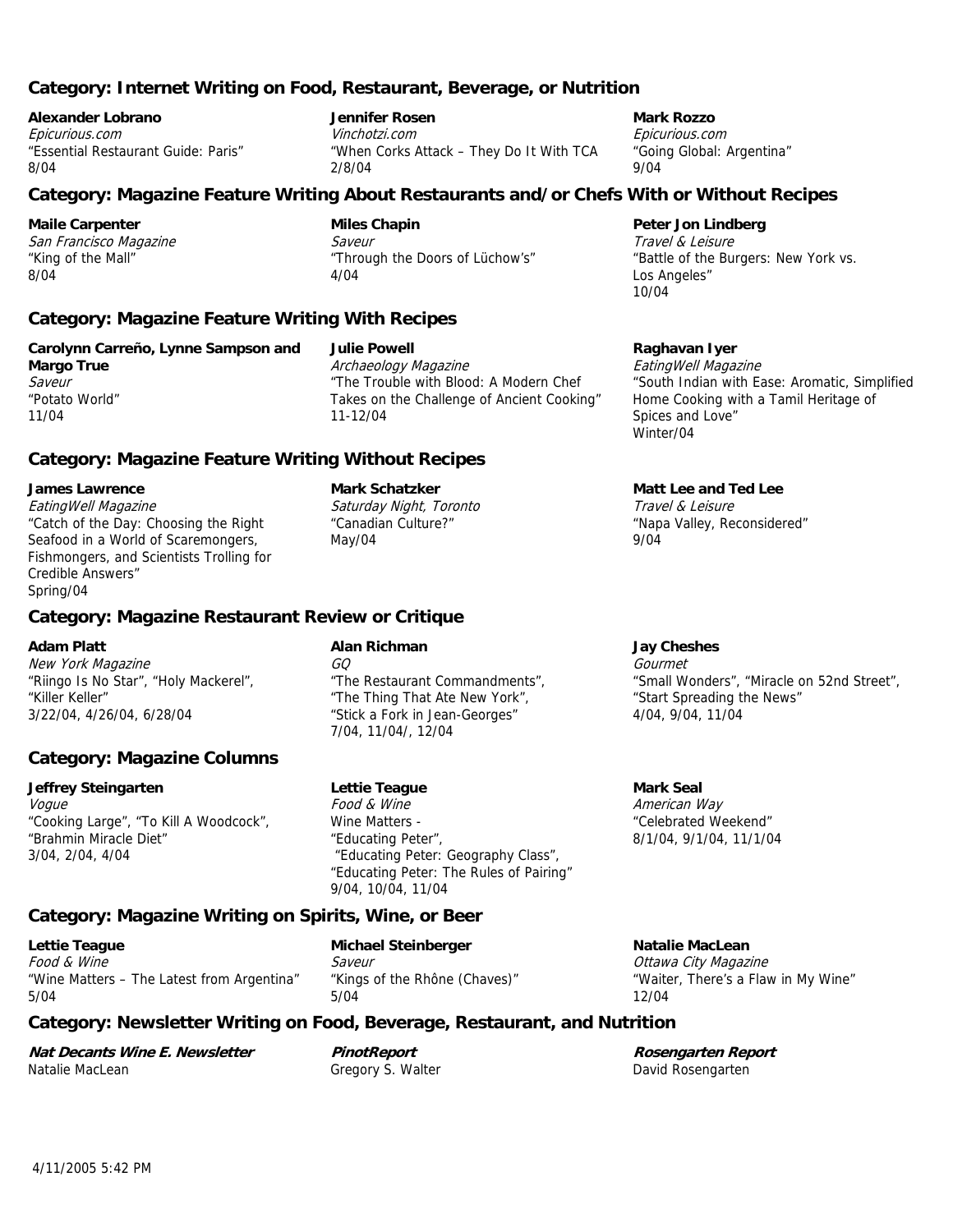## **Category: Newspaper Section**

**Atlanta Journal-Constitution**  Susan Puckett

**Pittsburgh Post-Gazette**  Suzanne Martinson

## **Category: MFK Fisher Distinguished Writing Award**

#### **Mei Chin**

Saveur "Eat Drink Mother Daughter" 3/04

**Natalie MacLean**  www.nataliemaclean.com "American Idol" 7/16/04

**Reno Gazette-Journal**  Kathleen Stebbins

#### **Rick Bragg**

Bon Appétit "Back to the Bayou" 11/04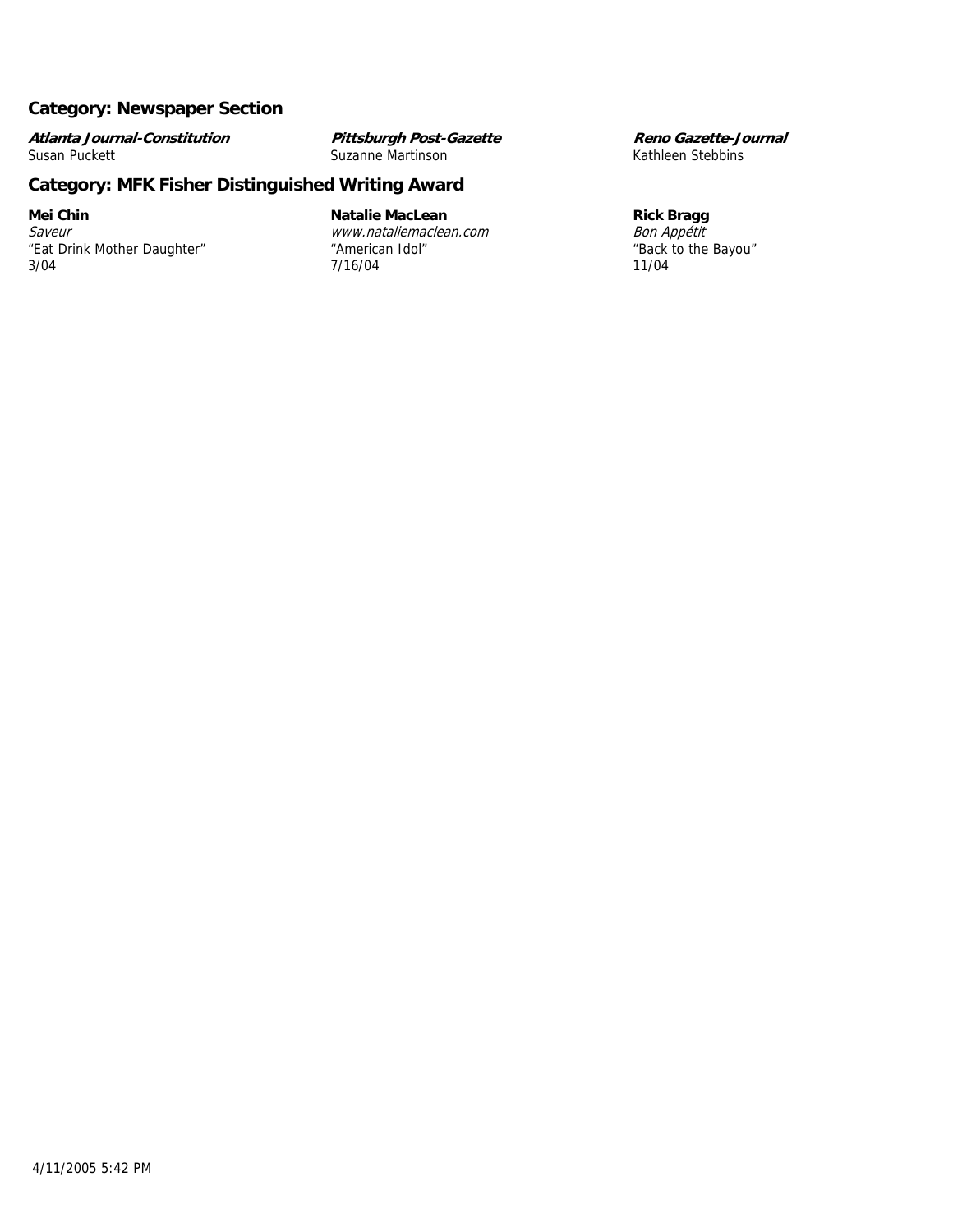# **NOMINEES**

# **2005 James Beard Foundation/Viking Range Broadcast Media Awards**

For television and radio programs aired in 2004 Winners will be announced on May 2, 2005

## **Category: Television Food Segment, National or Local**

#### **ABC 7 News at 11:00**

Host: Steve Dolinsky Network: WLS-TV (ABC), Chicago, NW Indiana, SW Michigan, Southern Wisconsin Producer: Casey Klaus

#### **Good Morning America**

Hosts: Charles Gibson, Diane Sawyer, Emeril Lagasse, Wolfgang Puck Network: ABC/National Producers: Margo Baumgart, Maria Licari

## **Martha Stewart Living**

Host: Martha Stewart Network: Syndicated Executive Producer: Linda Corradina Producers: Greta Anthony, Elena Ferretti

## **Category: Television Food Show, Local**

**Bay Café**  Host: Joey Altman Network: KRON San Francisco Bay Area Producer: Joey Altman

#### **Bringing It Home With Laura McIntosh**  Host: Laura McIntosh Networks: IND, Los Angeles; UPN, San Diego; ABC, Las Vegas, Santa Barbara, Palm Beach; CBS, Bakersfield, CA Producers: Laura McIntosh, Daniel Moznett

**Hot and Spicy Fiesta with Bon Appétit**  Hosts: Bobby Flay and Michael Symon

Network: The Food Network Producer: Stuart Zanger

#### **In Wine Country: "Cool Kitchen"**  Host: Mary Babbitt

Network: NBC 11/KNTV, San Francisco Producer: Mary Orlin

**Jacques Pépin: Fast Food My Way** 

Network: National Public Television (APT) Executive Producer: D.L. McGuire

## **Category: Television Food Show, National**

#### **Bobby Flay Chef Mentor**

Host: Bobby Flay Network: The Food Network Executive Producer: Kim Martin Producer: Michael Sheridan

#### **Category: Radio Food Show, Local**

# **848**

Host: Steve Dolinsky Area: WBEZ-FM, Chicago, Indiana, Wisconsin, **Michigan** Producer: Justin Kaufmann

**Holiday Special**  Host: Sue Zelickson Area: WCCO-AM/CBS, Minnesota/Wisconsin Producers: Rocco Bonello, Dan Geiger

#### **Category: Radio Food Show, National**

**Here & Now**  Host: Scott Haas Network: WBUR-FM Producer: Lindsay Crudele

## **Hidden Kitchens**

Hosts: Davia Nelson, Nikki Silva Network: NPR Producers: Davia Nelson, Nikki Silva, Jay Allison

#### **Mouthful**

Host: Michele Anna Jordan Area: KRCB-FM, North San Francisco Bay Area Producer: Nancy Lorenz

#### **P.R.I.'s the World**

Host: Jacques Pépin

Producer: Susie Heller

Host: Steve Dolinsky Network: Public Radio International Producer: David Leveille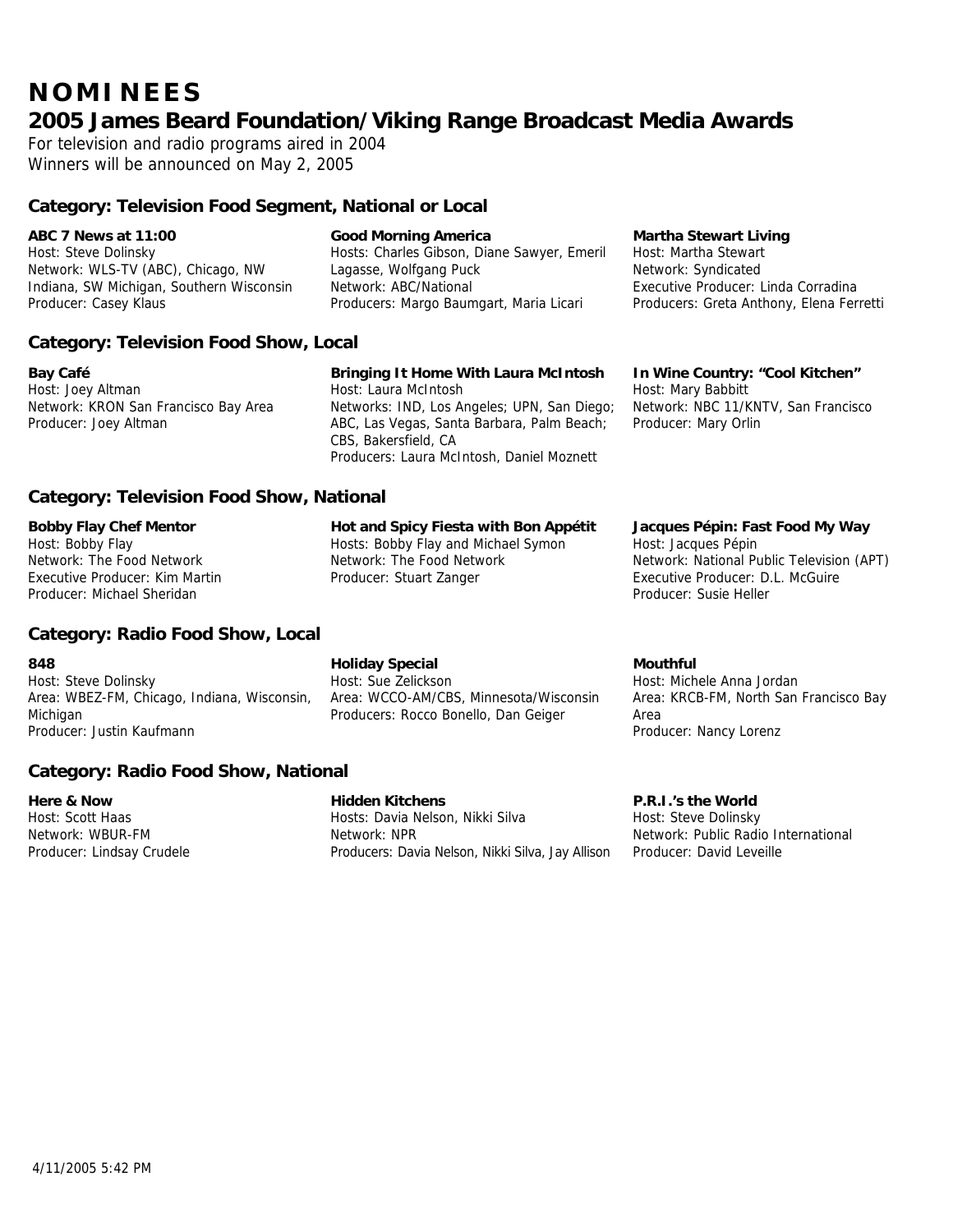# **NOMINEES 2005 James Beard Foundation Design and Graphics Awards**

Winners will be announced on May 2, 2005

## **Category: Outstanding Restaurant Design**

For the best restaurant design or renovation in North America since January 1, 2002

Design Firm: **Asfour Guzy Architects** Designers: Peter Guzy, Edward Asfour 594 Broadway, Suite 1204 New York, NY 10012 212-334-9350 Project: **Blue Hill at Stone Barns** 630 Bedford Road Pocantico Hills, NY 10591 914-366-9606

Design Firm: **Studio Gaia** Designer: Ilan Waisbrod 401 Washington Street New York, NY 10013 212-680-3500 Project: **Solea Restaurant, W Mexico City** Campos Eliscos 252 Mexico City, Mexico 11560 011-5255-9138-1818

Design Firm: **Thomas Schlesser Design** Designer: Thomas Schlesser 2 King Street, Suite 7E New York, NY 10012 917-673-6692 Project: **Avec** 615 West Randolph Street Chicago, IL 60661 312-377-2002

## **Category: Outstanding Restaurant Graphics**

For the best restaurant graphics executed in North America since January 1, 2002

Design Firm: **James Barondess**

Designer: James Barondess 66 Beacon Street Boston, MA 02108 617-367-1945 Project: **The Butcher Shop** 552 Tremont Street Boston, MA 02118 617-423-4800

Design Firm: **JNL Graphic Design**  Designers: Jason Pickleman, Donald Madia 216 West Chicago Avenue Chicago, IL 60610 312-640-1999 Project: **Avec**  615 West Randolph Street Chicago, IL 60661 312-377-2002

Design Firm: **Level**  Designers: David Hughes, Cliff Morgan 2436 Foothill Blvd.,  $# I$ Calistoga, CA 94515 707-942-4568 Project: **Per Se**  10 Columbus Circle New York, NY 10019 212-823-9335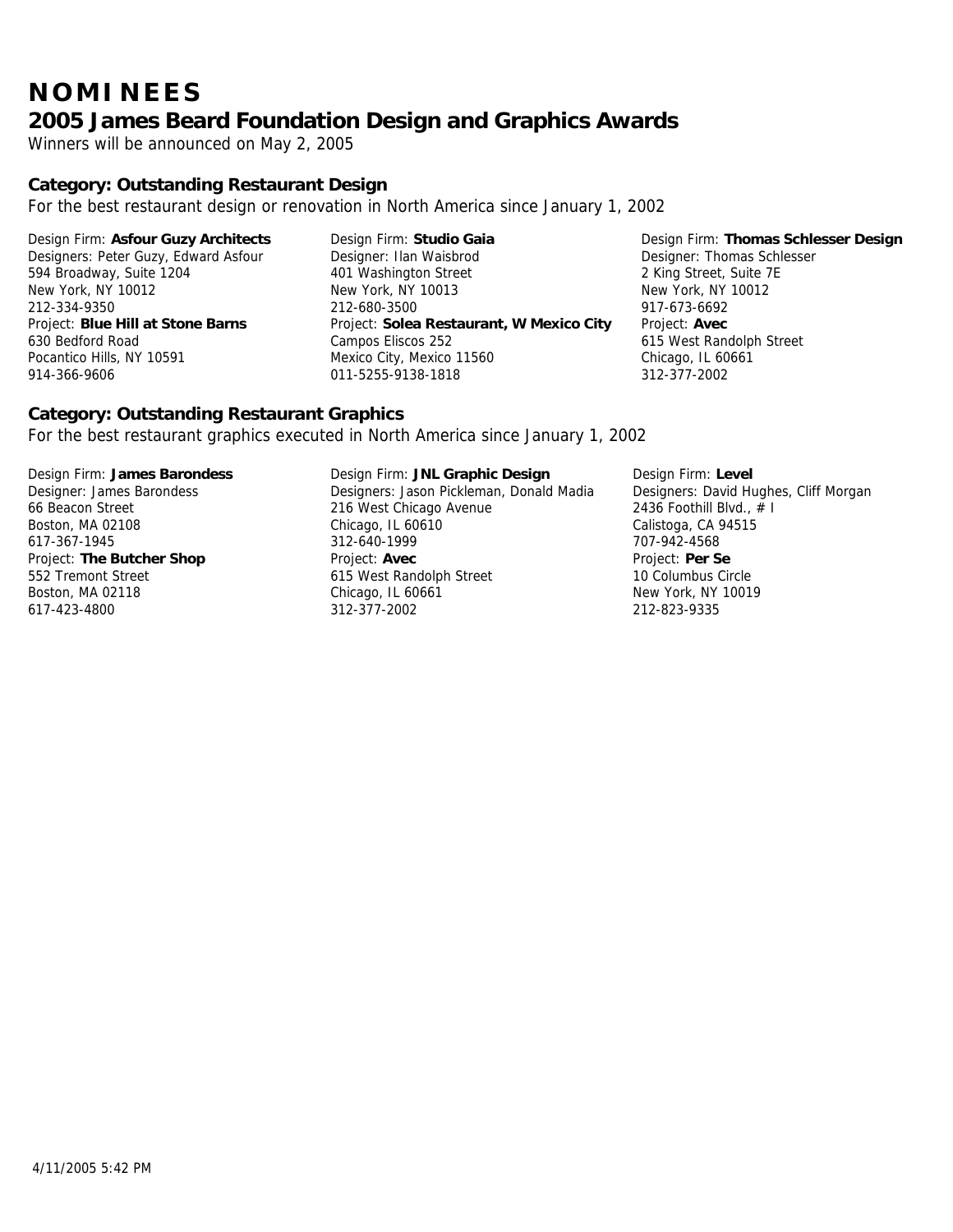# **NOMINEES 2005 James Beard Foundation Restaurant and Chef Awards**

## **CATEGORY: WATERFORD WEDGWOOD OUTSTANDING RESTAURATEUR AWARD**

A WORKING RESTAURATEUR, ACTIVELY INVOLVED IN MULTIPLE RESTAURANTS IN THE UNITED STATES, WHO HAS SET UNIFORMLY HIGH NATIONAL STANDARDS AS A CREATIVE FORCE IN THE KITCHEN AND/OR IN RESTAURANT OPERATIONS. MUST HAVE BEEN IN THE RESTAURANT BUSINESS FOR AT LEAST TEN YEARS

#### **Daniel Boulud**

The Dinex Group 60 East 65th Street New York, NY 10021 212-288-0033

**Thomas Keller**  French Laundry 6640 Washington Street Yountville, CA 94599 707-944-0167

**Richard Melman**  Lettuce Entertain You Enterprises 5419 N. Sheridan Rd. #116 Chicago, IL 60640 773-878-7340

**Danny Meyer**  Union Square Hospitality Group 24 Union Square East New York, NY 10003 212-228-3585

#### **Drew Nieporent**

Myriad Restaurant Group 180 Franklin Street New York, NY 10013 212-219-9500

## **CATEGORY: ALL-CLAD COOKWARE OUTSTANDING CHEF AWARD**

THE WORKING CHEF IN AMERICA WHOSE CAREER HAS SET NATIONAL INDUSTRY STANDARDS AND WHO HAS SERVED AS AN INSPIRATION TO OTHER FOOD PROFESSIONALS. MUST HAVE BEEN A WORKING CHEF FOR THE PAST FIVE YEARS

| Mario Batali       | <b>Paul Bertolli</b>      | <b>Tom Colicchio</b>            | Nobuyuki Matsuhisa | <b>Alfred Portale</b>           |
|--------------------|---------------------------|---------------------------------|--------------------|---------------------------------|
| Babbo              | Oliveto Restaurant & Cafe | <b>Gramercy Tavern</b>          | Nobu               | Gotham Bar & Grill              |
| 110 Waverly Place  | 5655 College Avenue       | 42 East 20 <sup>th</sup> Street | 105 Hudson Street  | 12 East 12 <sup>th</sup> Street |
| New York, NY 10011 | Oakland, CA 94618         | New York, NY 10003              | New York, NY 10013 | New York, NY 10003              |
| 212-777-0303       | 510-547-5356              | 212-477-0777                    | 212-219-0500       | 212-620-4020                    |
|                    |                           |                                 |                    |                                 |

## **CATEGORY: S.PELLEGRINO OUTSTANDING RESTAURANT AWARD**

THE RESTAURANT IN THE U.S. THAT SERVES AS A NATIONAL STANDARD BEARER OF CONSISTENCY OF QUALITY AND EXCELLENCE IN FOOD, ATMOSPHERE AND SERVICE. RESTAURANT MUST HAVE BEEN IN OPERATION FOR AT LEAST TEN YEARS.

| <b>Boulevard</b>        | Everest                | Galatoire's                     | Montrachet                   | Norman's               |
|-------------------------|------------------------|---------------------------------|------------------------------|------------------------|
| Chef/Owner: Nancy Oakes | Chef/Owner: Jean Joho  | <b>Owners: Galatoire Family</b> | <b>Owner: Drew Nieporent</b> | Chef/Owner:            |
| 1 Mission Street        | 440 S. LaSalle Street  | Chef: Ross Eirich               | Chef: Chris Gesualdi         | Norman Van Aken        |
| San Francisco, CA 94105 | 40 <sup>th</sup> Floor | 209 Bourbon Street              | 239 W. Broadway              | 21 Almeria Avenue      |
| 415-543-6084            | Chicago, IL 60605      | New Orleans, LA 70130           | New York, NY 10013           | Coral Gables, FL 33134 |
|                         | 312-663-8920           | 504-525-2021                    | 212-219-2777                 | 305-446-6767           |

#### **CATEGORY: ILLY BEST NEW RESTAURANT**

A RESTAURANT OPENED IN 2004 THAT ALREADY DISPLAYS EXCELLENCE IN FOOD, BEVERAGE AND SERVICE, AND IS LIKELY TO MAKE A SIGNIFICANT IMPACT IN YEARS TO COME.

| <b>Blue Hill at Stone Barns</b> | Cru                 | Per Se             | <b>Spice Market</b>         | The Spotted Pig                  |
|---------------------------------|---------------------|--------------------|-----------------------------|----------------------------------|
| Chef/Owner: Dan Barber          | Owner: Roy Welland  | Chef/Owner:        | <b>Owners: Jean-Georges</b> | Owner: Ken Friedman              |
| Owners: David Barber,           | Chef: Shea Gallante | Thomas Keller      | Vongerichten & Gray Kunz    | Chef: April Bloomfield           |
| Laureen Barber                  | 24 Fifth Avenue     | 10 Columbus Circle | Chef: Stanley Wong          | 314 West 11 <sup>th</sup> Street |
| Chef: Michael Anthony           | New York, NY 10010  | New York, NY 10019 | 403 West 13th Street        | New York, NY 10014               |
| 630 Bedford Road                | 212-529-1700        | 212-823-9335       | New York, NY 10014          | 212-620-0393                     |
| Pocantico Hills, NY 10591       |                     |                    | 212-675-2322                |                                  |
| 914-366-9600                    |                     |                    |                             |                                  |

## **CATEGORY: GALLO OF SONOMA RISING STAR CHEF OF THE YEAR**

A CHEF, AGE 30 OR YOUNGER, WHO DISPLAYS AN IMPRESSIVE TALENT, AND WHO IS LIKELY TO MAKE A SIGNIFICANT INDUSTRY IMPACT IN YEARS TO COME.

| Daniel Humm             | <b>Christopher Lee</b> | <b>Melissa Perello</b>  | Aarón Sanchez      | <b>Tre Wilcox</b>    |
|-------------------------|------------------------|-------------------------|--------------------|----------------------|
| Campton Place           | <b>Striped Bass</b>    | Fifth Floor             | Paladar            | Abacus               |
| 340 Stockton St.        | 1500 Walnut Street     | 12 Fourth Street        | 161 Ludlow Street  | 4511 McKinney Avenue |
| San Francisco, CA 94108 | Philadelphia, PA 19102 | San Francisco, CA 94103 | New York, NY 10002 | Dallas, TX 75205     |
| 415-955-5555            | 215-732-4444           | 415-348-1555            | 212-473-3535       | 214-559-3111         |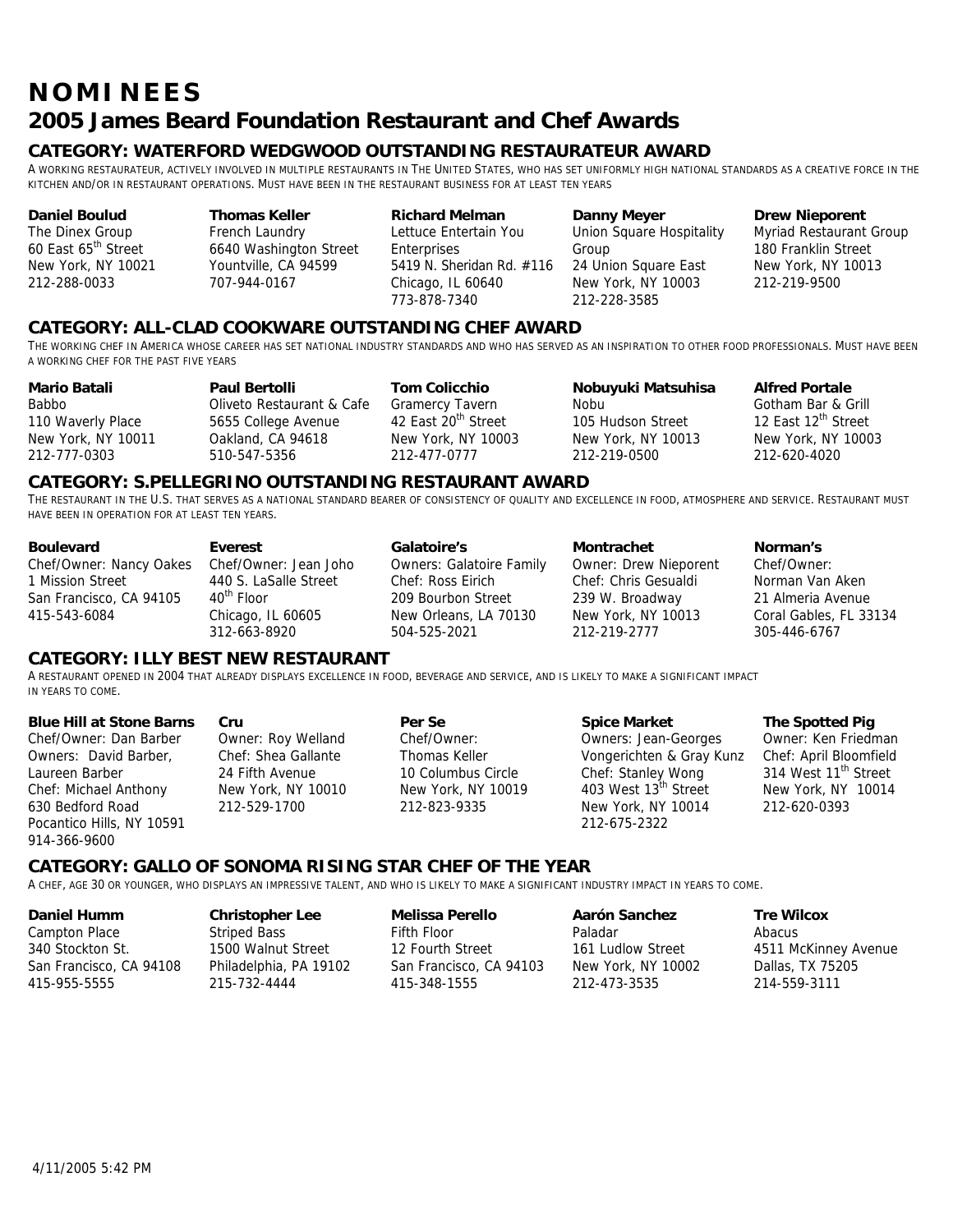#### **CATEGORY: ALL-CLAD BAKEWARE OUTSTANDING PASTRY CHEF AWARD**

A CHEF OR BAKER WHO PREPARES DESSERTS, PASTRIES OR BREADS, WHO SERVES AS A NATIONAL STANDARD BEARER OF EXCELLENCE. MUST HAVE BEEN A PASTRY CHEF OR BAKER FOR THE PAST FIVE YEARS.

> 399 Grove Street San Francisco, CA 94102

415-861-2228

| Karen DeMasco      | Gina DePalma      |
|--------------------|-------------------|
| Craft              | <b>Babbo</b>      |
| 43 East 19 Street  | 110 Waverly Place |
| New York, NY 10003 | New York, NY 100  |
| 212-780-0880       | 212-777-0303      |
|                    |                   |

#### **Elizabeth Falkner**  Citizen Cake

**Leslie Mackie**  Macrina Bakery & Café 2408 First Avenue Seattle, WA 98121 206-448-4032

#### **Bill Yosses**

Josephs 1240 Avenue of the Americas New York, NY 10020 212-332-1515

## **CATEGORY: WATERFORD OUTSTANDING WINE SERVICE AWARD**

10011

A RESTAURANT THAT DISPLAYS AND ENCOURAGES EXCELLENCE IN WINE SERVICE THROUGH A WELL-PRESENTED WINE LIST, KNOWLEDGEABLE STAFF AND EFFORTS TO EDUCATE CUSTOMERS ABOUT WINE. RESTAURANT MUST HAVE BEEN IN OPERATION AT LEAST FIVE YEARS.

| Aureole, Las Vegas         | Emeril's              | i Trulli                 | Kinkead's                | <b>Veritas</b>                  |
|----------------------------|-----------------------|--------------------------|--------------------------|---------------------------------|
| Wine Director:             | Wine Director:        | Wine Director:           | Wine Director:           | Wine Director: Tim Kopec        |
| Andrew Bradbury            | Matt Lirette          | <b>Charles Scicolone</b> | Michael Flynn            | 43 East 20 <sup>th</sup> Street |
| 3950 Las Vegas Blvd. South | 800 Tchoupitoulas     | 122 East 27th Street     | 2000 Pensylvania Avenue, | New York, NY 10003              |
| Las Vegas, NV 89119        | New Orleans, LA 70130 | New York, NY 10016       | <b>NW</b>                | 212-353-3700                    |
| 702-632-7401               | 504-528-9393          | 212-481-7372             | Washington, DC 20006     |                                 |
|                            |                       |                          | 202-296-7700             |                                 |

## **CATEGORY: ECOLAB OUTSTANDING WINE AND SPIRITS PROFESSIONAL AWARD**

A WINEMAKER, BREWER OR SPIRITS PROFESSIONAL WHO HAS MADE A SIGNIFICANT NATIONAL IMPACT IN THE WINE AND SPIRITS INDUSTRY. MUST HAVE BEEN IN PROFESSION AT LEAST FIVE YEARS.

| Joseph Bastianich                | <b>Dale DeGroff</b>  | <b>Paul Draper</b>     | Evan Goldstein           | <b>Helen Turley</b> |
|----------------------------------|----------------------|------------------------|--------------------------|---------------------|
| Italian Wine Merchants           | King Cocktail        | Ridge Vineyards        | Allied Domecq Wines, USA | HTM Consultants/    |
| 108 East 16 <sup>th</sup> Street | New York, NY         | 17100 Monte Bello Road | 375 Healdsburg Avenue    | Marcassin Winery    |
| New York, NY 10003               | www.kingcocktail.com | Cupertino, CA 95014    | Healdsburg, CA 95448     | P.O. Box 332        |
| 212-473-2323                     |                      | 408-867-3233           | 800-221-6107             | Calistoga, CA 94515 |
|                                  |                      |                        |                          | 707-258-3608        |

## **CATEGORY: SMITHFIELD FOODS OUTSTANDING SERVICE AWARD**

A RESTAURANT THAT DEMONSTRATES HIGH STANDARDS OF HOSPITALITY AND SERVICE. MUST HAVE BEEN IN OPERATION FOR THE PAST FIVE YEARS.

| <b>Spago Beverly Hills</b> | Spiaggia                       | Terra                | Topolobampo            | Tru                          |
|----------------------------|--------------------------------|----------------------|------------------------|------------------------------|
| Owner: Wolfgang Puck       | <b>Owner: Levy Restaurants</b> | Owners:              | Owners:                | Owners: Rick Tramonto,       |
| 176 N. Cañon Drive         | 980 North Michigan #2          | Hiro and Lissa Sone  | Rick and Deann Bayless | <b>Gale Gand and Richard</b> |
| Beverly Hills, CA 90210    | Chicago, IL 60611              | 1345 Railroad Avenue | 445 N. Clark Street    | Melman                       |
| 310-385-0880               | 312-280-2750                   | St. Helena, CA 94574 | Chicago, IL 60610      | 676 N. St. Clair Street      |
|                            |                                | 707-963-8931         | 312-661-1434           | Chicago, IL 60611            |
|                            |                                |                      |                        | 312-202-0001                 |

## **AMERICAN EXPRESS BEST CHEFS IN AMERICA**

CHEFS WHO HAVE SET NEW OR CONSISTENT STANDARDS OF EXCELLENCE IN THEIR RESPECTIVE REGIONS. CHEFS MAY BE FROM ANY KIND OF DINING ESTABLISHMENT AND MUST HAVE BEEN A WORKING CHEF FOR THE LAST FIVE YEARS. THE THREE MOST RECENT YEARS MUST HAVE BEEN SPENT IN THE REGION WHERE CHEF IS PRESENTLY WORKING.

## **CATEGORY: AMERICAN EXPRESS BEST CHEF: CALIFORNIA**

| Gino Angelini         | <b>Traci Des Jardins</b> | <b>Suzanne Goin</b>   | Lee Hefter              | <b>Craig Stoll</b>           |
|-----------------------|--------------------------|-----------------------|-------------------------|------------------------------|
| Angelini Osteria      | Jardiniére               | A.O.C.                | Spago Beverly Hills     | <b>Delfina</b>               |
| 7313 Beverly Blvd.    | 300 Grove Street         | 8022 West 3rd Street  | 176 N. Cañon Drive      | 3621 18 <sup>th</sup> Street |
| Los Angeles, CA 90036 | San Francisco, CA 94102  | Los Angeles, CA 90048 | Beverly Hills, CA 90210 | San Francisco, CA            |
| 323-297-0070          | 415-861-5555             | 323-653-6359          | 310-385-0880            | 415-552-4055                 |
|                       |                          |                       |                         |                              |

## **CATEGORY: AMERICAN EXPRESS BEST CHEF: MID-ATLANTIC**

| <b>Mark Furstenberg</b>    | <b>Todd Gray</b>         | <b>Frank Ruta</b>         | <b>Fabio</b> |
|----------------------------|--------------------------|---------------------------|--------------|
| <b>BreadLine</b>           | Equinox                  | Palena                    | Maestro      |
| 1751 Pennsylvania Ave., NW | 818 Connecticut Ave., NW | 3529 Connecticut Ave., NW | Carlton      |
| Washington, DC 20006       | Washington, DC 20006     | Washington, DC 20008      | 1700 T       |
| 202-822-8900               | 202-331-8118             | 202-537-9250              | McLean       |

**Trabocchi** o at The Ritz-I, Tyson's Corner yson's Blvd. า, VA 22102 703-821-1515

94110

## **Marc Vetri**

Vetri 1312 Spruce Street Philadelphia, PA 19107 215-732-3478